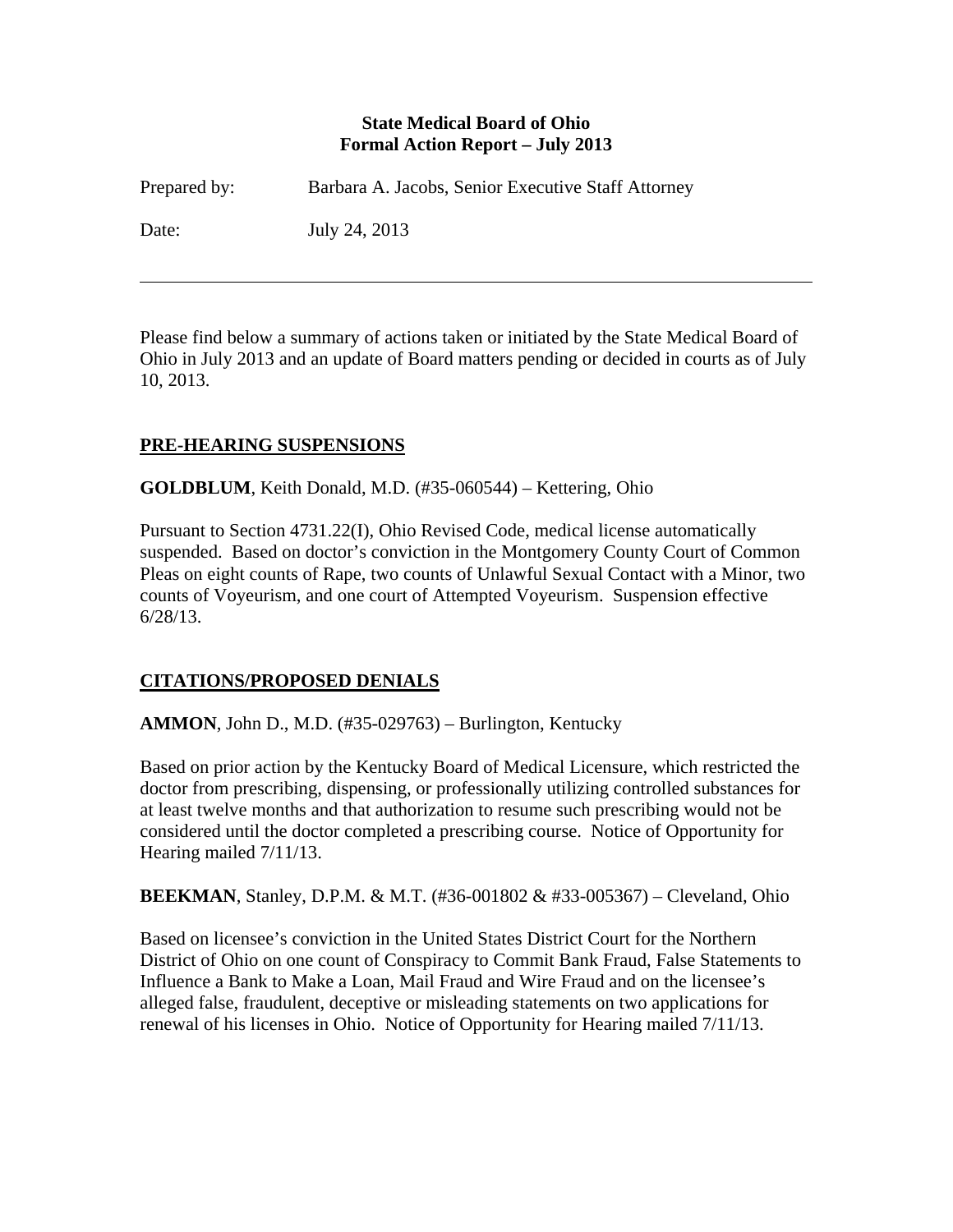#### **GOLDBLUM**, Keith Donald, M.D. (#35-060544) – Kettering, Ohio

Based on doctor's conviction in the Montgomery County Court of Common Pleas on eight counts of Rape, two counts of Unlawful Sexual Contact with a Minor, two counts of Voyeurism, and one court of Attempted Voyeurism. Notice of Opportunity for Hearing mailed 7/11/13.

**RORICK**, Marvin Horton, M.D. (#35-052318) – Cincinnati, Ohio

Based on allegations that in his care and treatment of twelve specified patients, doctor failed to maintain minimal standards applicable to the selection or administration of drugs, or failed to employ acceptable scientific methods in the selection of drugs or other modalities for treatment of disease and departed from, or failed to conform to minimal standards of care of similar practitioners under the same or similar circumstances. Notice of opportunity for hearing mailed 7/11/13.

## **FINAL ORDERS**

**BENGALA**, Michael C., M.D. (#35-057239) – Pompano Beach, Florida

Medical license suspended for indefinite period of time, with conditions for reinstatement and subsequent probation for at least five years established. Based on a prior action by the Florida Surgeon General and Secretary of Health wherein the doctor's license was immediately suspended based on a finding that the doctor's continued practice presented an immediate, serious danger to the public health, safety, or welfare and on findings that the doctor inappropriately prescribed and distributed controlled substances to patients and failed to appropriately monitor patients for drug diversion or abuse. Order effective 7/12/13.

**LEVY**, David Brian, D.O. (#34-008851) – Auckland, New Zealand

Medical license suspended for at least one year, with interim monitoring, conditions for reinstatement, and subsequent probation for at least three years established. Based upon doctor's admission that he signed the name of another physician to three prescriptions without that physician's consent, which acts constitute felony forgery, illegal processing of drug documents and making a false, fraudulent, deceptive or misleading statement in the course of practice. Order effective 7/12/13.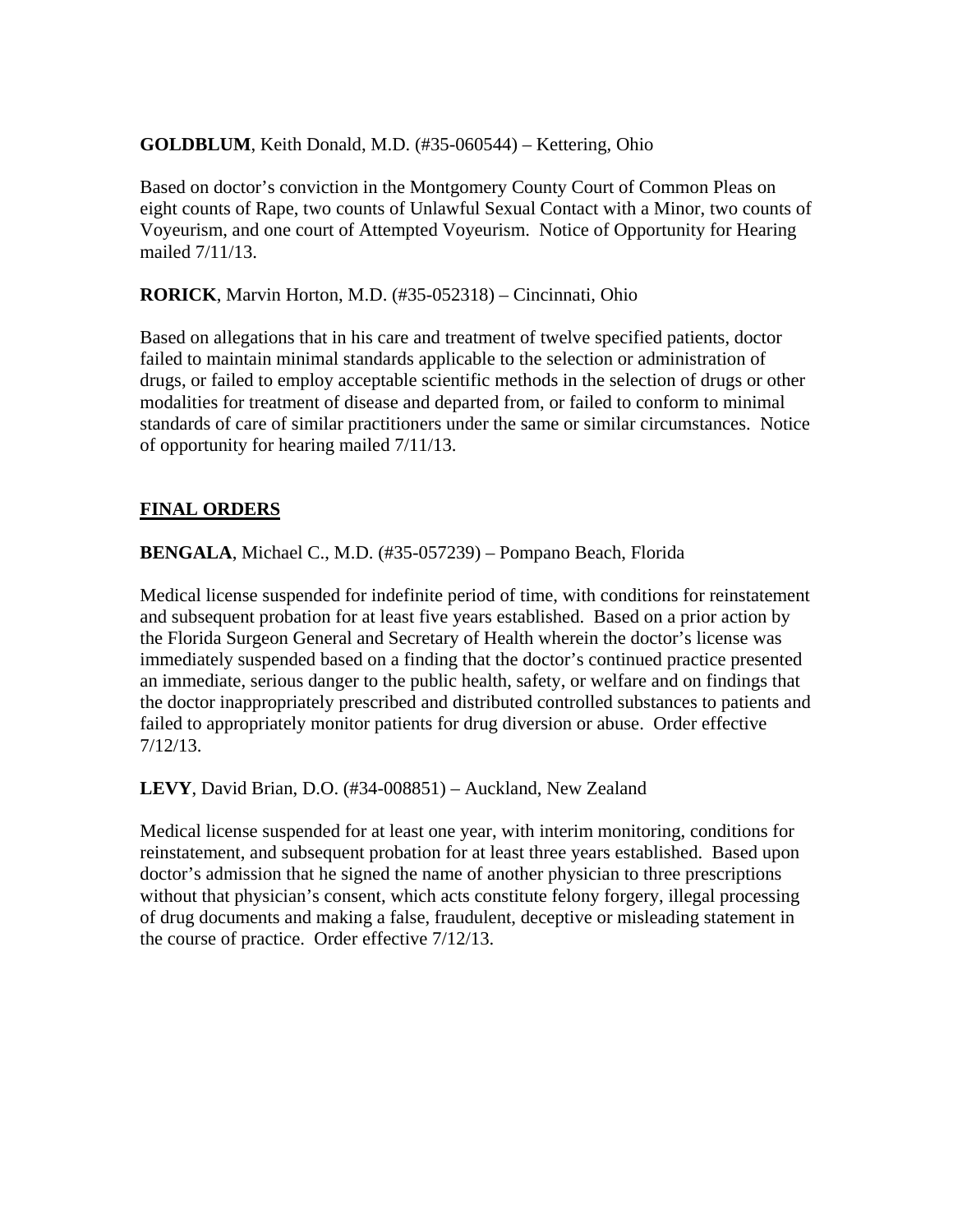#### **SCHWARTZ**, Murray, D.O. (#34-004154) – Cherry Hill, New Jersey

Medical license permanently revoked. Based upon a prior action against the doctor's license by the Kentucky Board of Medical Licensure, which issued an Agreed Order of Surrender and was based in part upon the doctor's failure to keep accurate medical records and inappropriate prescribing of controlled substances to two patients, including a co-worker with whom he had engaged in sexual misconduct. Order effective 7/11/13.

**SONG**, Je, M.D. (#35-082196) – Westwood, New Jersey

Medical license permanently revoked. Based on doctor's conviction on one felony count of Distribution of a Schedule II Controlled Substance Outside the Scope of a Professional Practice and prior action by the Pennsylvania State Board of Medicine which indefinitely suspended the doctor's license and prohibited him from applying for reinstatement of said license for at least ten years. (Review and Journal Entry – No hearing requested.) Order effective 7/11/13.

**TEMPONERAS**, Margy, M.D. (#35-072571) – Portsmouth, Ohio

Medical license permanently revoked. Based upon the revocation of the doctor's Drug Enforcement Administration certificate of registration and on the doctor having prescribed controlled substances under non-emergent circumstances to a patient with whom she was engaged in a personal relationship. Order effective  $7/11/13$ .

**WEBB-SMITH**, Frances Elizabeth, M.D. (#35-071434) – Maumee, Ohio

Medical license revoked. Based on the doctor's failure to cooperate in an investigation conducted by the Board into the doctor's closing of her practice and notification to her patients. (Review and Journal Entry – No Hearing Requested.) Order effective 7/11/13.

## **CONSENT AGREEMENTS**

**BEAM**, Brian Bruce, M.D. (#35-057382) – Wooster, Ohio

Medical license limited and subject to probationary terms and conditions indefinitely. Based on doctor's admission that he has been diagnosed with familial neurosensorial hearing loss and that he has been deemed capable of practicing medicine and surgery so long as certain accommodations are in place. Agreement effective 7/10/13.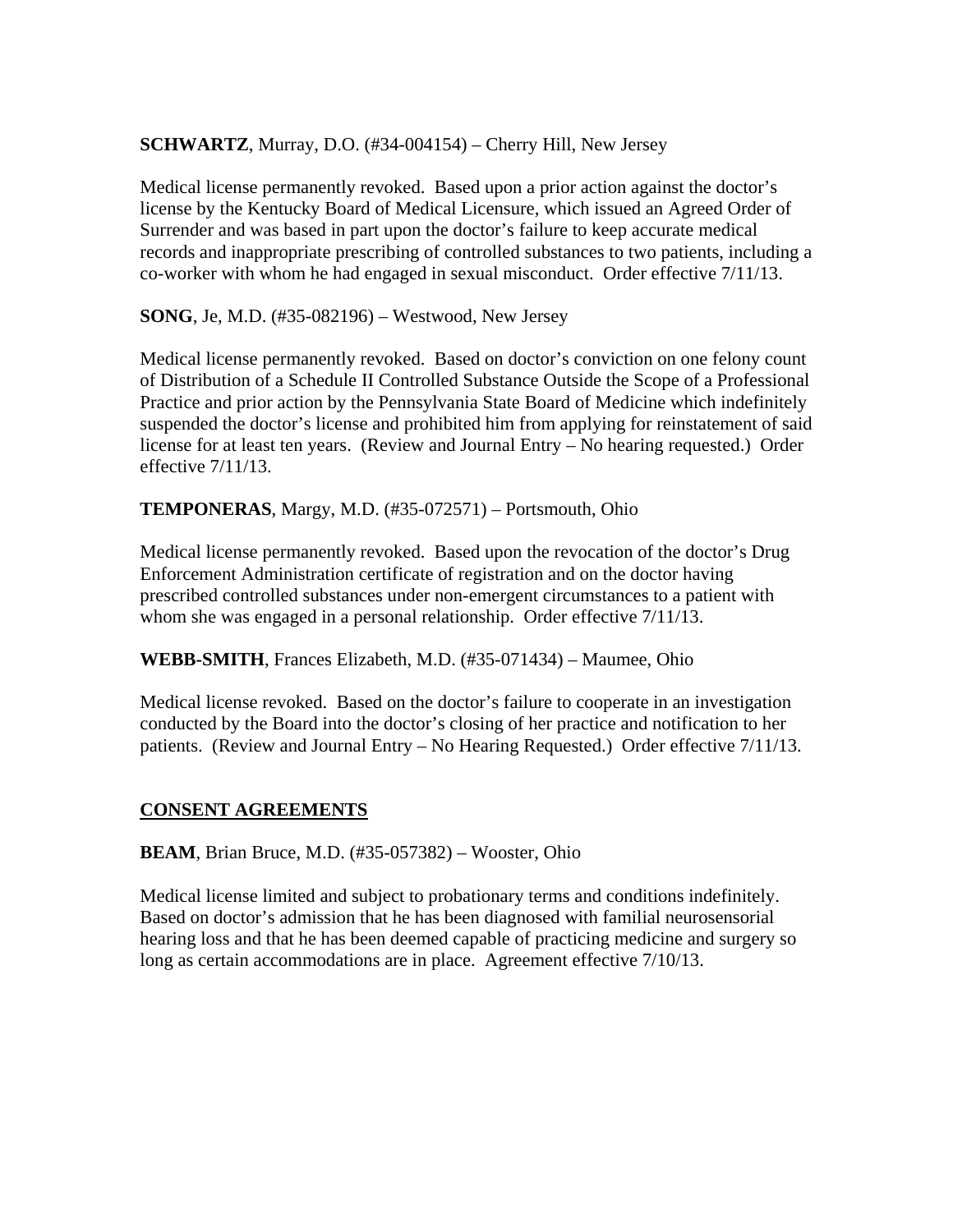**CROOM**, Christopher S., M.D. (#35-068819) – Dayton, Ohio

Medical license reinstated subject to probationary terms, conditions, and limitations based on doctor having been deemed capable of practicing according to acceptable and prevailing standards of care so long as treatment and monitoring requirements are in place. Agreement effective 7/10/13; Agreement to remain in effect for at least five years prior to any request for termination.

**KRAENZLER**, Erik John, M.D. (#35-056589) – Brecksville, Ohio

Medical license suspended for at least 90 days, with interim monitoring conditions and conditions for reinstatement established, including requirement that doctor enter into subsequent consent agreement incorporating probationary terms, conditions and limitations to monitor practice. Based on doctor's admission that he relapsed on alcohol and that he is impaired in his ability to practice medicine and surgery. Agreement effective 7/10/13.

**THOMAS**, Terry Linn, D.O. (#34-007232) – Whipple, Ohio

Medical license reinstated subject to probationary terms, conditions, and limitations based on doctor having been deemed capable of practicing according to acceptable and prevailing standards of care so long as treatment and monitoring requirements are in place. Agreement effective 7/10/13; Agreement to remain in effect for at least five years prior to any request for termination.

## **LICENSE REINSTATED**

**FURIN**, Jennifer Joan, M.D. (#35-097990) – Strongsville, Ohio

Doctor's request for reinstatement of license granted by vote of the Board on 7/10/13, subject to probationary terms and conditions established by 1/9/13 Board Order. Effective immediately.

#### **VOLUNTARY SURRENDERS/RETIREMENTS**

**BALAKLAW**, Lee Adam, M.D. (#35-090532) – Louisa, Kentucky

Permanent revocation of medical license authorized by doctor in lieu of formal disciplinary proceedings pursuant to Sections  $4731.22(B)(25)$  and  $(B)(11)$ , Ohio Revised Code. Effective 7/10/13.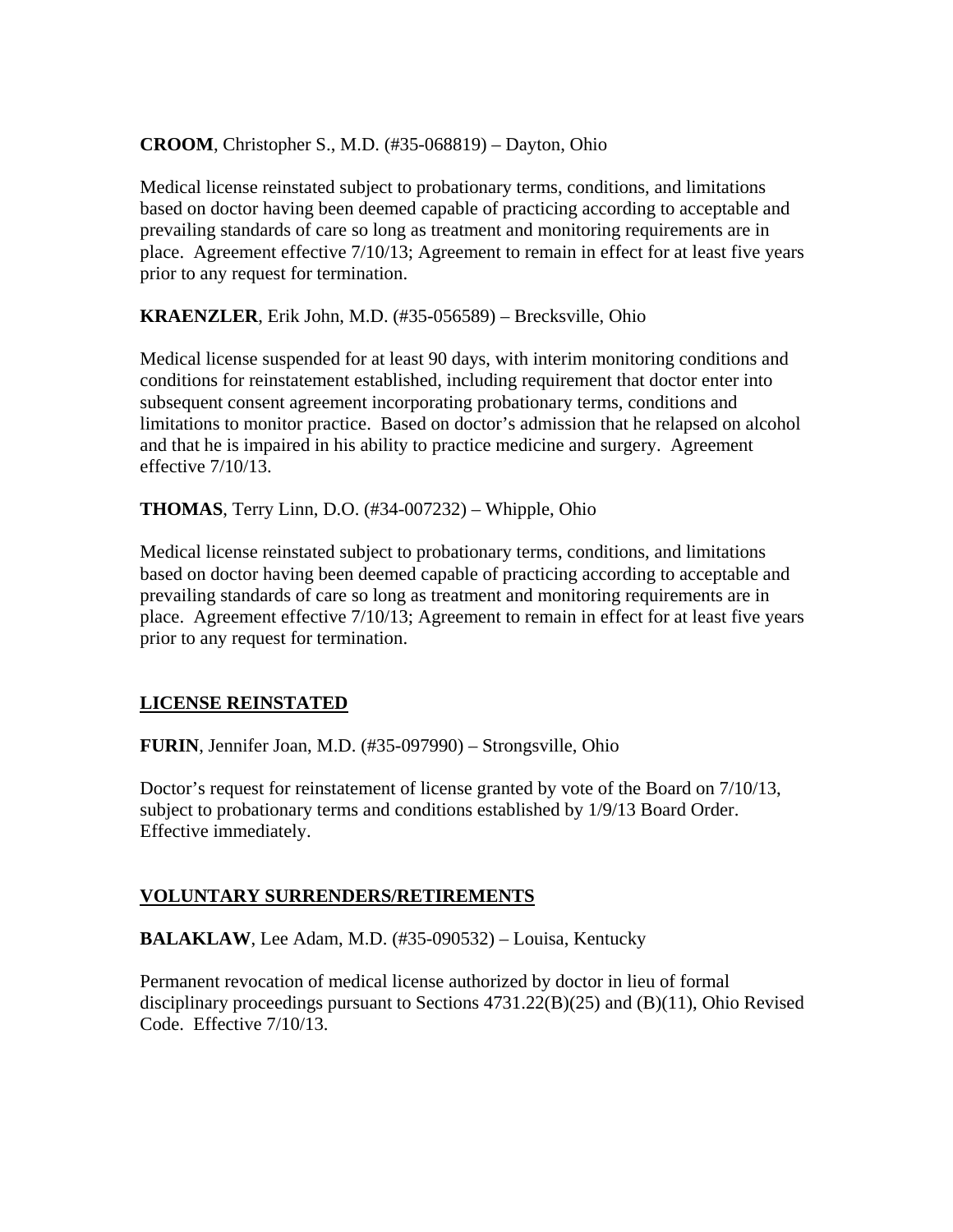**CARMAN**, Toni Louise, M.D. (#35-051505) – Beachwood, Ohio

Permanent revocation of medical license authorized by doctor based upon her admission that she surrendered her Controlled Substances Privileges to the U.S. Department of Justice – Drug Enforcement Administration as alleged in a 6/12/13 Notice of Opportunity for Hearing. Effective 7/10/13.

**DRAGASH**, Terry Alan, D.O. (#34-004340) – Pataskala, Ohio

Permanent revocation of medical license authorized by doctor in lieu of further formal disciplinary proceedings related to the violations alleged in a 12/12/12 Notice of Opportunity for Hearing. Effective 7/10/13.

**EDWARDS**, Margaret Ann, M.D. (#35-072435) – Trotwood, Ohio

Permanent revocation of medical license authorized by doctor in lieu of formal disciplinary proceedings pursuant to Sections 4731.22(B)(12) and (B)(19), Ohio Revised Code. Effective 7/10/13.

**FERRARA**, Joseph Michael, M.D. (#35-044493) – Minturn, Colorado

Permanent surrender of medical license authorized by doctor in lieu of further investigation regarding a possible violation of Section 4731.22(B)(22), Ohio Revised Code. Effective 7/10/13.

**GILREATH**, Marcellus Jajuan, M.D. (#35-059795) – Cleveland, Ohio

Permanent revocation of medical license authorized by doctor in lieu of further investigation regarding a possible violation of Section 4731.22(B)(19), Ohio Revised Code. Effective 7/10/13.

**KAPLAN**, Donald, D.O. (#34-009554) – Boynton Beach, Florida

Permanent revocation of medical license authorized by doctor in lieu of further formal disciplinary proceedings related to the violations alleged in a 12/14/11 Notice of Opportunity for Hearing and as part of a plea agreement to resolve criminal charges pending against the doctor in Fairfield County, Ohio. Effective 7/10/13.

**PETERSON**, Duane Gordon, M.D. (#35-025190) – Toledo, Ohio

Permanent revocation of medical license authorized by doctor in lieu of formal disciplinary proceedings pursuant to Sections 4731.22(B)(5) and (B)(20), Ohio Revised Code. Effective 7/10/13.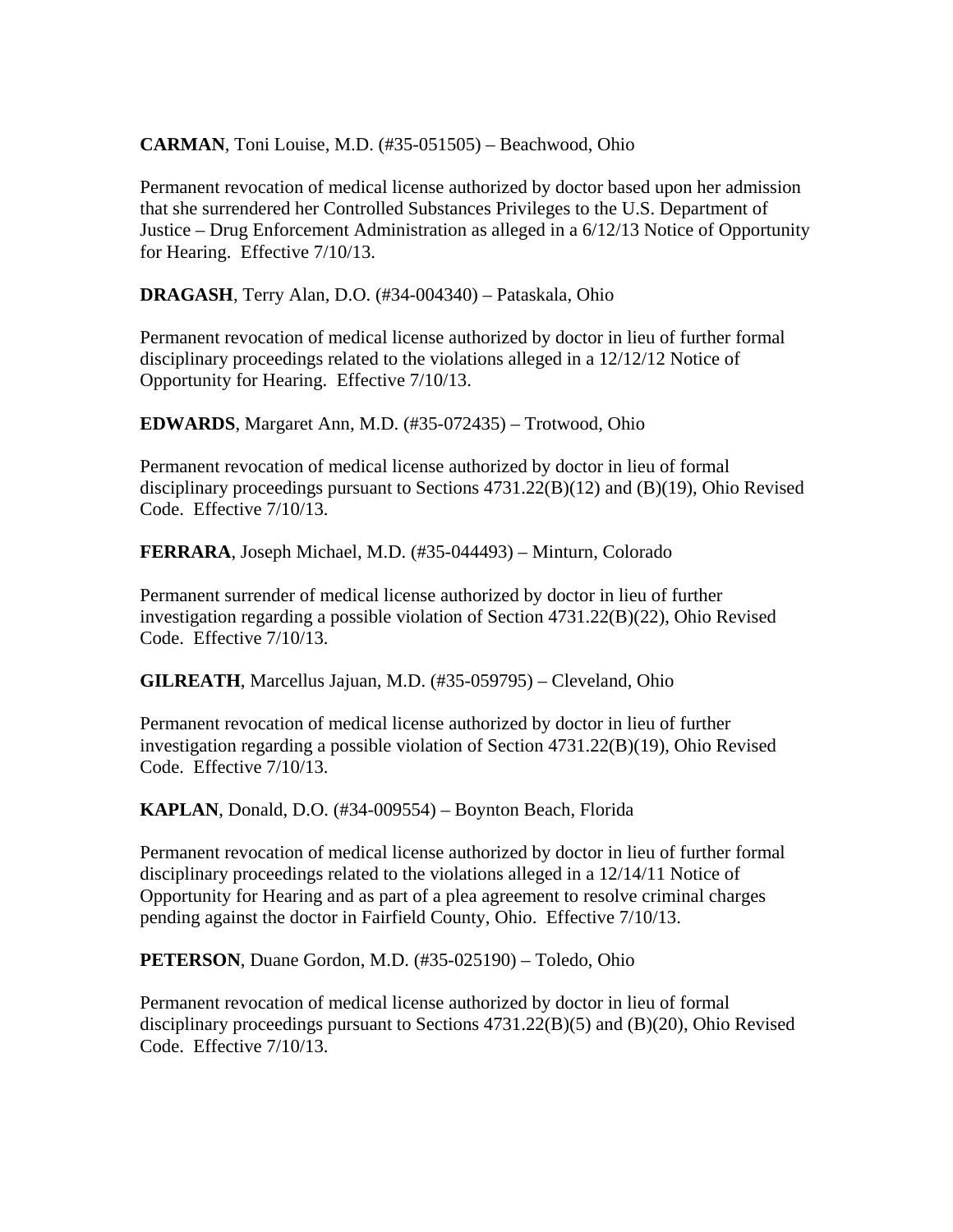**TSAI**, Peter, M.D. (#35-085449) – South Point, Ohio

Permanent revocation of medical license authorized by doctor in lieu of formal disciplinary proceedings pursuant to Sections 4731.22(B)(9) and (B)(10), Ohio Revised Code, arising from the doctor's indictment in the United States District Court on allegations of Healthcare Fraud, Smuggling, Money Laundering, and Conspiracy. Effective 7/10/13.

**TSAI**, Tahsiung, M.D. (#35-088701) – Coal Grove, Ohio

Permanent revocation of medical license authorized by doctor in lieu of formal disciplinary proceedings pursuant to Sections 4731.22(B)(9) and (B)(10), Ohio Revised Code, arising from the doctor's indictment in the United States District Court on allegations of Healthcare Fraud and Conspiracy. Effective 7/10/13.

**WINDZIGL**, John P., P.A. (#50-000423) – Gahanna, Ohio

Permanent surrender of physician assistant license authorized by physician assistant in lieu of further investigation of a possible violation of 4730.25(B)(8), Ohio Revised Code. Effective 7/10/13.

# **PROBATIONARY REQUESTS AND MODIFICATIONS**

**COHEN**, Matthew Stuart, D.O. (#34-010583) – Canton, Ohio

Doctor's request for approval of treating psychiatrist granted by vote of the Board on 7/10/13.

**DUNLAP**, Gary Allan, D.O. (#34-002045) – Dayton, Ohio

Doctor's request for approval of psychiatric assessor and subsequent treating psychiatrist, if required, granted by vote of the Board on 7/10/13.

**HANSEN**, Ewa Marie, M.D. (#35-045807) – Toledo, Ohio

Doctor's request for approval of monitoring physician granted by vote of the Board on 7/10/13. Frequency and number of charts to be reviewed by monitoring physician established.

**KARAKASIS**, Christopher John, M.D. (#35-095844) – Columbus, Ohio

Doctor's request to continue under the terms of 9/12/12 Step II Consent Agreement while residing in North Carolina granted by vote of the Board on 7/10/13.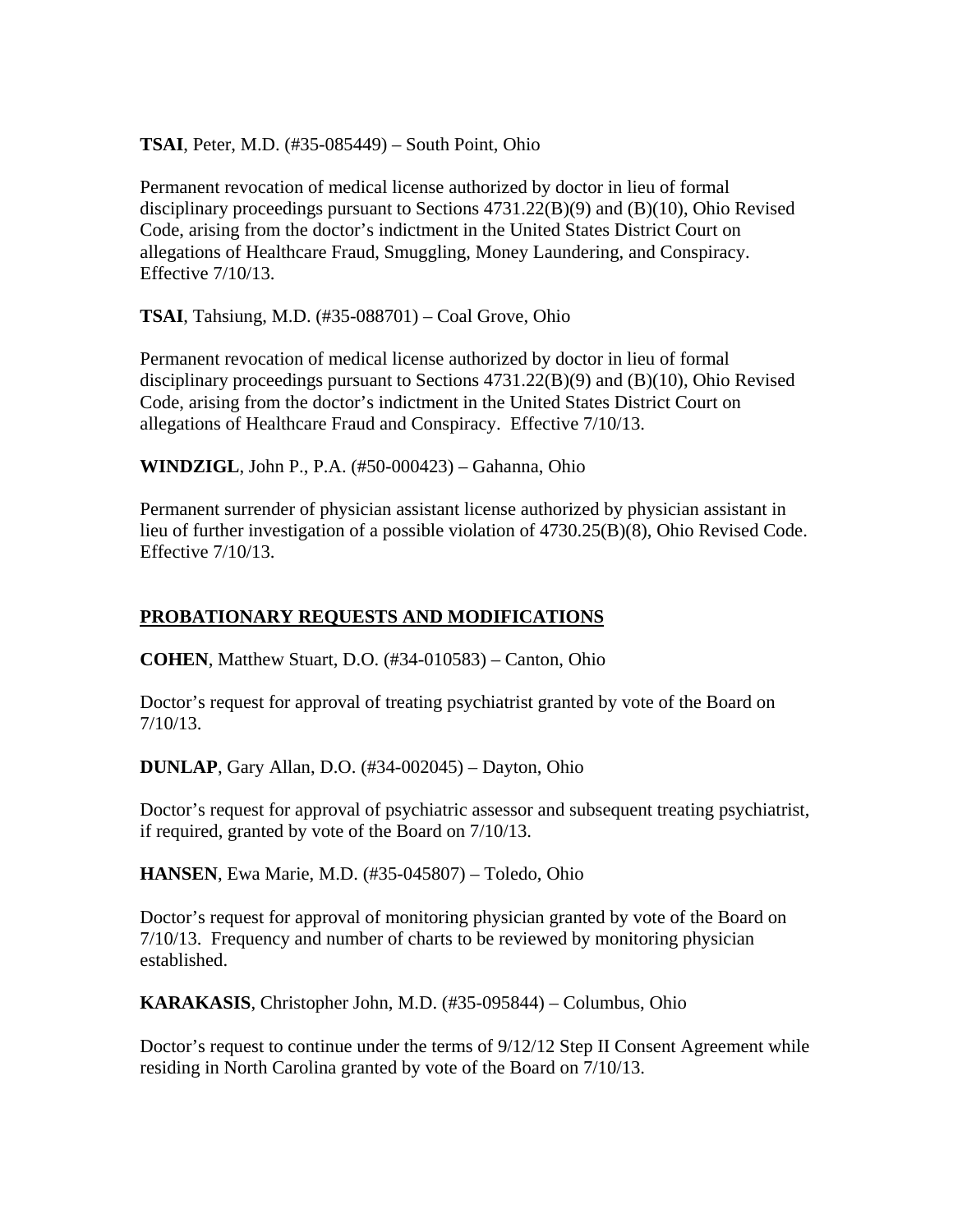**KAZ**, Steven Jonathan, M.D. (#35-048991) – Englewood, Ohio

Doctor's request for approval of treating psychotherapist and treating psychiatrist granted by vote of the Board on 7/10/13.

**MCRAE**, Sharon Leilani, M.D. (#35-093580) – Brookline, Massachusetts

Doctor's request for approval of psychiatric assessor and subsequent treating psychiatrist granted by vote of the Board on 7/10/13.

**RICH**, Jason Lowell, M.D. (#35-081549) – Amanda, Ohio

Doctor's request for approval of medical billing course granted by vote of the Board on 7/10/13.

## **PROBATION TERMINATED**

**CARSON**, Dwight Keith, M.D. (#35-050003) – Cleveland, Ohio

Doctor's request for release from terms of 5/12/10 Consent Agreement granted by vote of the Board on 7/10/13, effective 7/11/13.

**CROAK**, Tonya N., M.T. (#33-008011) – Westerville, Ohio

Massage therapist's request for release from terms of 12/8/10 Board Order granted by vote of the Board on 7/10/13, effective 7/13/13.

**KLEPPER**, Sean Michael, M.D. (#35-097671) – Portsmouth, Ohio

Doctor's request for release from terms of 7/13/11 Consent Agreement granted by vote of the Board on 7/10/13, effective 7/27/13.

**LEVE**, Brian Edward, M.D. (#35-082937) – Carroll, Ohio

Doctor's request for release from terms of 7/9/08 Consent Agreement granted by vote of the Board on 7/10/13, effective immediately.

**MCKAIN**, Christine C., M.D. (#35-069988) – Piketon, Ohio

Doctor's request for release from terms of 12/9/09 Board Order granted by vote of the Board on 7/10/13, effective 7/15/13.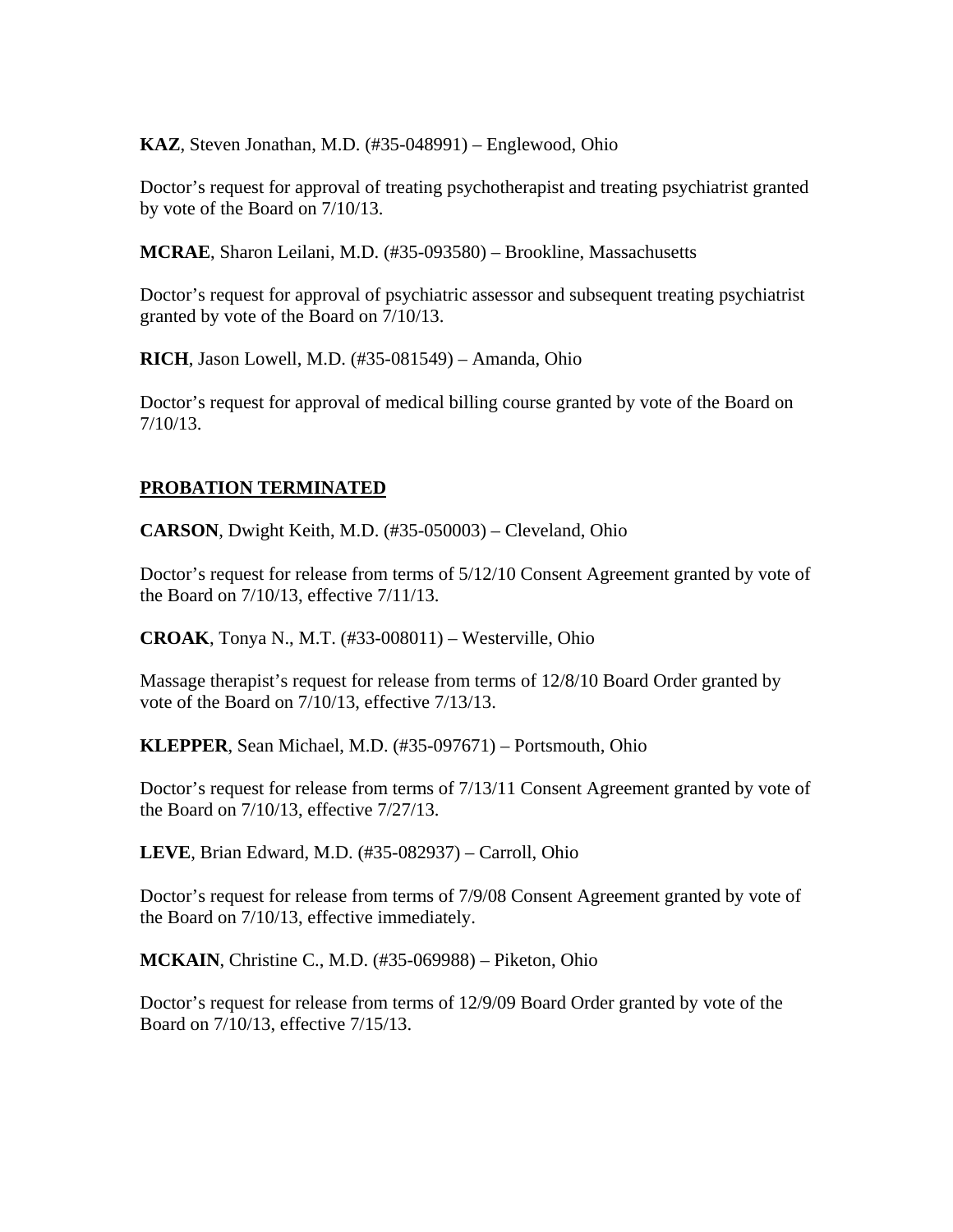**ORLOSKY**, Karen Marie, M.T. (#33-012587) – Broomfield, Colorado

Massage therapist's request for release from terms of 5/11/11 Consent Agreement granted by vote of the Board on 7/10/13, effective 7/19/13.

**STEPHENS**, Kyle Wayne, M.D. (#57-017147) – Toledo, Ohio

Doctor's request for release from terms of 7/14/10 Consent Agreement granted by vote of the Board on 7/10/13, effective 7/19/13.

## **COURT ACTIONS**

**DEMAS**, Christopher Lou, M.D. (#35-042434) – Westerville, Ohio

By Entry and Decision issued on 6/14/13, doctor's motion for stay of the Board's 5/8/13 order of indefinite suspension denied.

**LUNDEEN**, James Edgar, Sr., M.D. (#35-052257) – Plymouth, Ohio

By Entry filed on 6/26/13, the Ohio Supreme Court declined to accept jurisdiction and dismissed doctor's appeal.

**MCRAE**, Sharon Leilani, M.D. (#35-093580) – Brookline, Massachusetts

Notice of appeal to the  $10^{th}$  District Court of Appeals filed by the doctor on  $6/18/13$ .

## **NON-DISCIPLINARY ORDERS**

**BENTLEY**, Anthony Clay (M.T. Applicant) – Westerville, Ohio

Application for license to practice massage therapy denied. Based on applicant's failure to provide documentation of minimum educational requirements for license and failure to provide evidence of his passage of the Massage and Bodywork Licensing Examination [MBLEx]. Order effective 7/11/13. (Journal Entry – No hearing requested.)

**HOUGLAND**, Heather Rochelle (M.T. Applicant) – Oberlin, Ohio

Application for license to practice massage therapy denied. Based on applicant's failure to provide documentation of minimum educational requirements for license. Order effective 7/24/13. (Journal Entry – No hearing requested.)